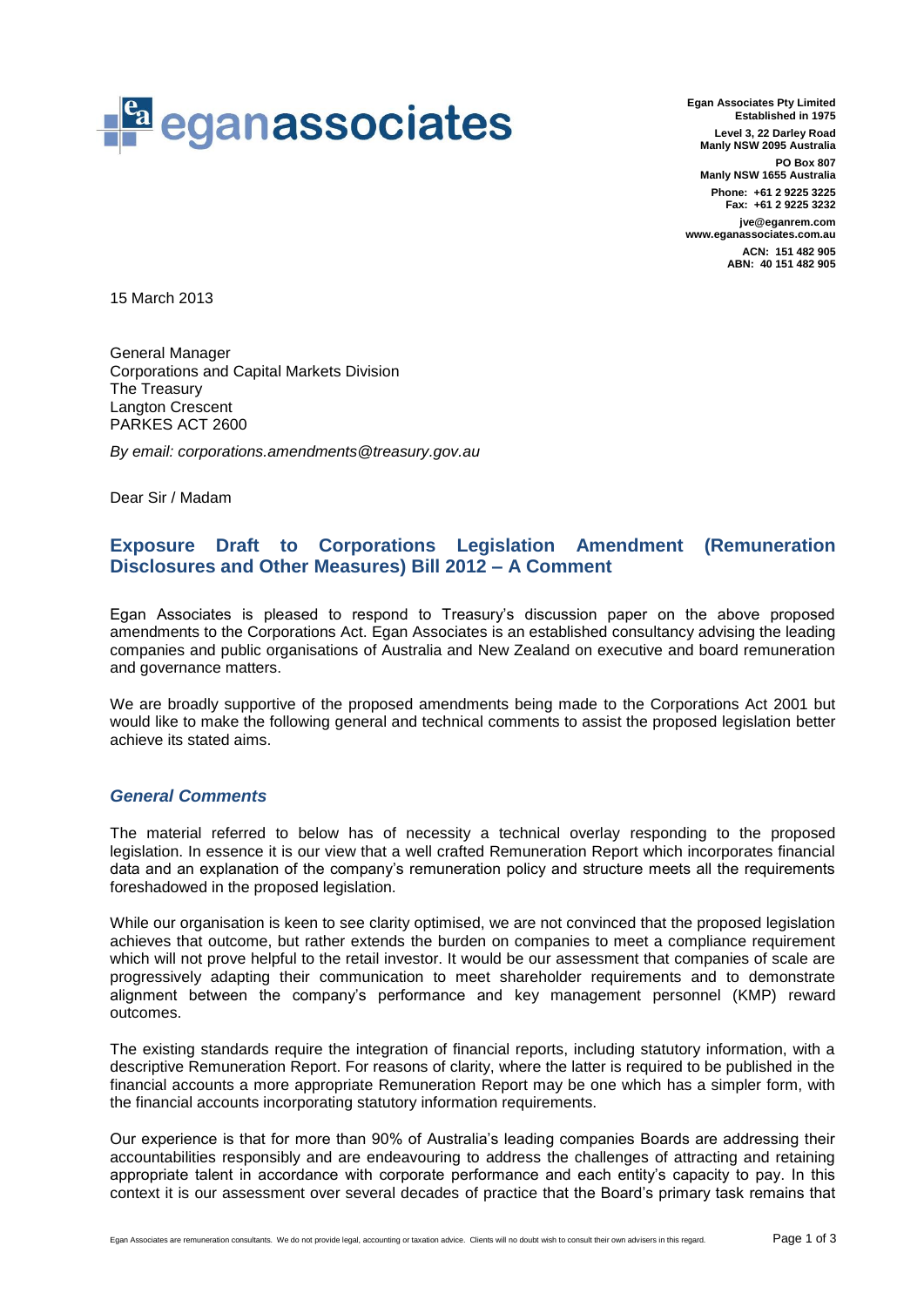of exercising independent judgement, informing themselves on market practice and managing the risks associated with their reward strategy and its integrity.

## *Technical Comments*

As you would be aware, the relevant proposals contained in the exposure draft legislation and accompanying explanatory memorandum (EM) to the introduction of the Corporations Legislation Amendment (Remuneration Disclosures and Other Measures) Bill 2012 suggest requiring listed disclosing companies to disclose the following amounts of remuneration paid to KMP:

- 1. Remuneration granted before the current financial year and paid during the current year;
- 2. Remuneration granted and paid during the current year; and
- 3. Remuneration granted but not yet paid in the current year (regardless of whether or not any such payment is ultimately dependent on satisfaction of a performance condition).

The EM states that "presenting information in this way will assist shareholders to distinguish between present pay, future pay, and pay that has been received due to past pay being crystallised" (at paragraph 2.31). Further, "this will mean disclosing companies will now report what is realised pay for KMP" (at paragraph 2.32).

We do not disagree with the stated intent of the proposed legislative amendments. If introduced in their present form, the new provisions will clearly specify the actual remuneration outcomes paid and payable to KMP. The proposed amendments will, however, *not* necessarily improve comprehension of KMP remuneration. Currently required disclosures already facilitate the identification of amounts proposed to be separately disclosed in the remuneration report under the draft legislation.

Most critically, providing the proposed additional summary disclosure in respect of KMP remuneration will *not* either by itself or in concert with the current required disclosures reinforce the pay for performance alignment desired by shareholders. Detailing actual KMP remuneration received (something which can already be ascertained under the current required disclosures) provides an indication of performance outcomes but does *not* sufficiently link the remuneration actually paid with those performance outcomes.

Whilst identifying realised KMP remuneration is important, in our opinion this information would be most relevant to shareholders if provided in the context of reward for relevant performance over a designated performance period. Specifically, actual remuneration outcomes should be explicitly linked to either a 12 month performance period (including not just fixed annual remuneration but also deferred components of short term incentives referable to the same period) or a designated performance period of more than 12 months (aligning, for example, with the performance period under the company's long term incentive plan).

In this way, actual remuneration outcomes referable to each designated period would allow for an assessment of the appropriateness of the remuneration in the context of the performance achieved over the relevant period. Adopting this approach would mean *not* including prior year *short term* incentive grants in current year realised remuneration (as proposed under the draft legislation) as this would 'contaminate' the latter with prior year performance. It would also mean current year *long term* incentive grants would be assessed from the perspective of actual performance outcomes achieved over the relevant performance period (and *not* actual award received in a particular future year referable to an extended prior performance period).

Unless applied retrospectively, our proposal above would require an initial passage of time for the clearest pay-for-performance picture to emerge. Specifically, depending on whether *short term* incentives incorporate a deferral component and/or are subject to clawback arrangements, it may initially be up to an additional year before realised remuneration for a particular 12 month period can be finalised. In respect of *long term* incentive outcomes, this initial period may be up to the duration of the relevant performance period (although the Board would have an indication prior to this time of the appropriateness of likely remuneration for performance to date).